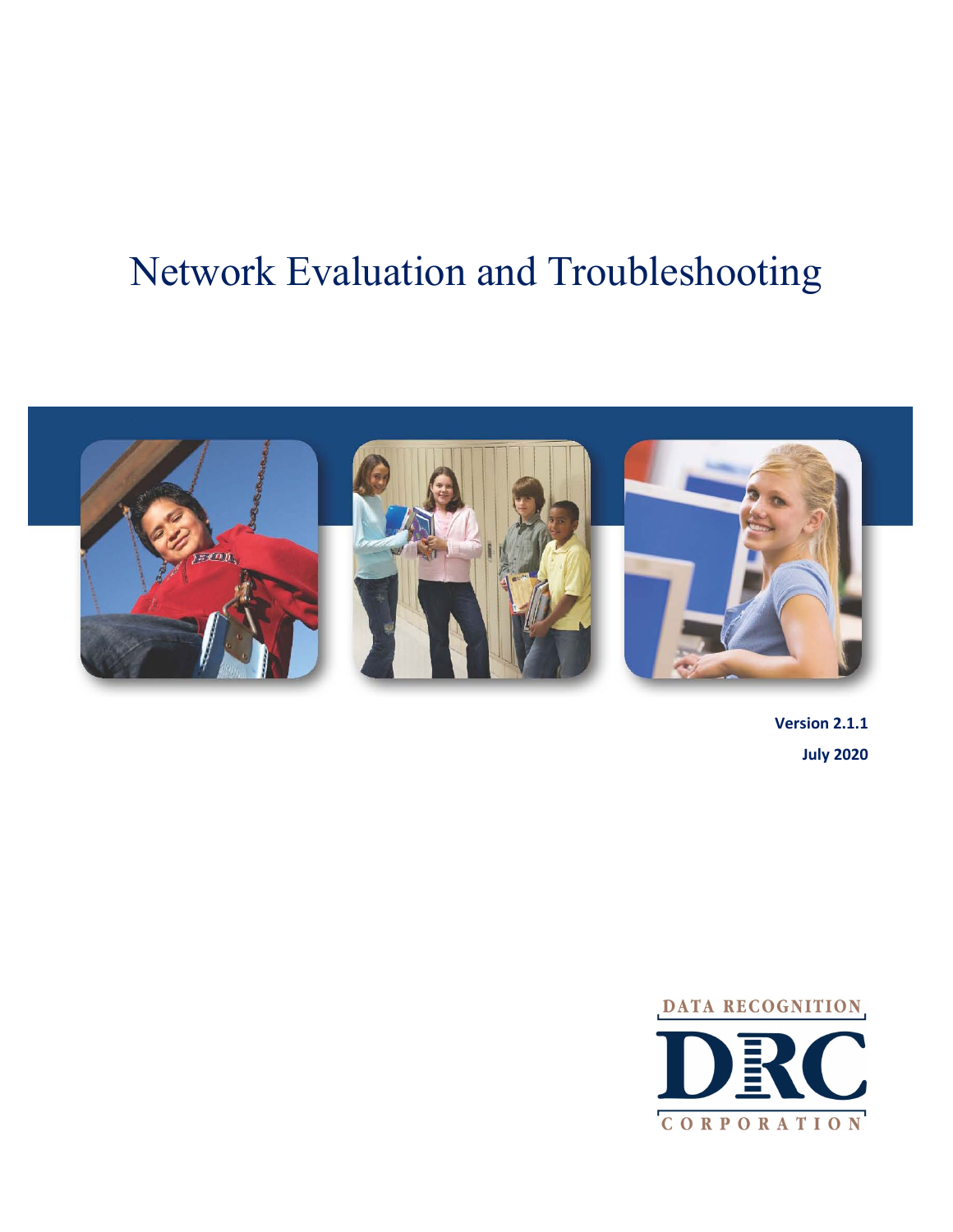## **TECHNOLOGY – NETWORK CONFIGURATION**

 $\Box$  Complete a wireless site survey to assess the wireless coverage in testing areas and review the following:

#### **Device Density**

Review the number of devices connecting to a single access point. Devices connecting to the access point might not be in the same room where the testing occurs. If the site has an open network or available guest network, account for devices that students, proctors, and teachers have connected (e.g., smartphones, laptops, and tablets).

#### **Radio Frequency Interference**

Review whether other devices might cause interference. Wireless networks share the same frequency as many technologies and any of these devices operating at the same frequency as an access point can cause interference. In addition, wireless access points sharing the same channel may interfere with each other.

#### **Connection Consistency**

Consider things that may interrupt the connection between the testing device and the access point. Review whether there are objects obstructing the line of sight between testing devices and access points that could interrupt the connection. Also, multiple access points can lead to momentary interruptions as a testing device moves from one point to another.

#### **2.4 GHz vs. 5 GHz Bands**

Assess whether the site's wireless network is using either the 2.4 GHz or 5 GHz bands appropriately. Wireless networks operate in either 2.4 GHz or 5 GHz band. The 5 GHz connection can transmit higher amounts of data with better speeds. The 2.4 GHz connection is better for transmitting data over longer ranges and through walls and other solid objects.

 $\Box$  Review the district and school network capacity (LAN, WAN, and ISP) to administer online testing. Verify that there is available capacity for the number of students taking the test at the same time. Take into account competing Internet bandwidth and other traffic in the building at the time of testing.

Estimate the available bandwidth for transferring test content from the student testing devices to the location of the test content (test content could be on a local COS Service Device at the site, on a central COS Service Device at another site, or at DRC if there is no COS Service Device for content hosting)**:**

- Up to 25 Concurrent Testers: 50 Mbps
- 26–150 Concurrent Testers: 100 Mbps
- 151–500 Concurrent Testers: 200 Mbps
- 501–900 Concurrent Testers: 400 Mbps
- 901–1000 Concurrent Testers: 800 Mbps
- >1000 Concurrent Testers: >1 Gbps

Use the **Testing Site Capacity Estimator** to help determine bandwidth requirements.

 $\Box$  Review the connection from the test content source to the testing device, verifying that it is strong and consistent.

For most tests, after the test has started, the bandwidth requirements are reduced significantly. However, for tests with audio content, the network requirements from the test content source to the device remains high throughout the test. For these tests, content, including the audio file, is delivered as students receive each item and averages 2MB per item. This results in the need for a more reliable connection throughout the test.

- $\Box$  Verify connection speed from a device in the testing rooms, ideally when the devices in the room are using the Internet. Run a Speed Test using [www.speedtest.net](http://www.speedtest.net/) to a server in Minnesota. Results showing less than 3 Mbps download and 3 Mbps upload speeds indicate there may be insufficient available bandwidth.
- $\Box$  Ensure that all firewalls and filters on the computer network are configured with the necessary URLs allowed. The URLs are listed in the Network Requirements for Testing Computers section of the DRC INSIGHT Technology User Guide Volume I: Introduction to Online Testing.